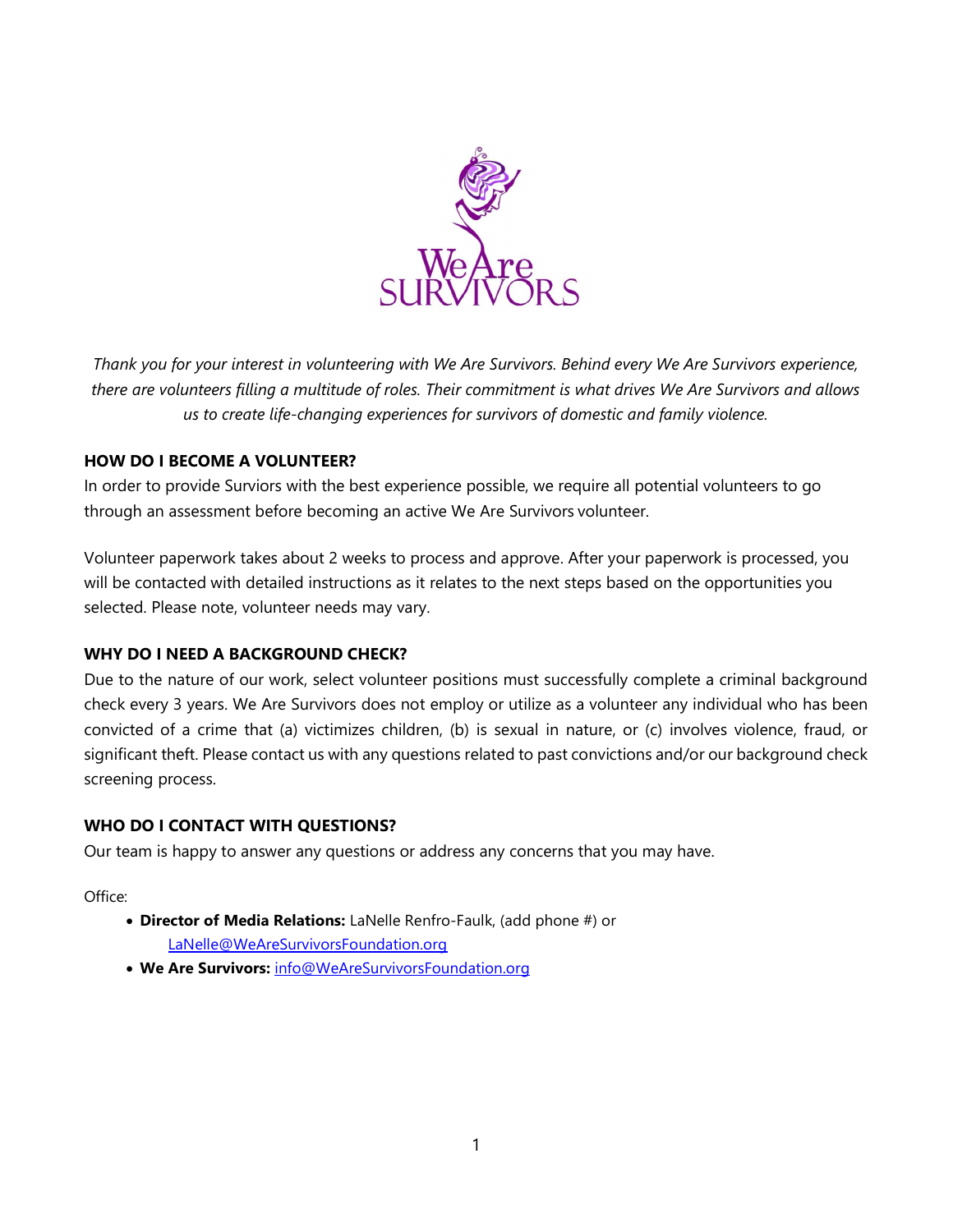#### HOW DO I SUBMIT MY APPLICATION?

Please complete and submit pages 2-5 of this packet to our office via email or mail.

For all applications: We Are Survivors Foundation Attn: Volunteer Services 1327 Empire Central Drive, Suite 260E Dallas, TX 75247 info@WeAreSurvivorsFoundation.org

## PRIVACY & PROTECTION OF INFORMATION

Security of information is extremely important to us. All information submitted is available to and accessed by only relevant personnel. Information is never sold or shared outside of We Are Survivors.

# Volunteer Application

All volunteer opportunities require the completion of this application, a signed Conflict of Interest and Ethics Statement and training relevant to the desired opportunity. In addition, select opportunities require a criminal background check performed every three years.

#### Personal Information

| Title:    | Name: |        |                                             |      |  |  |
|-----------|-------|--------|---------------------------------------------|------|--|--|
|           | First |        | Middle                                      | Last |  |  |
| Nickname: |       |        |                                             |      |  |  |
| Address:  |       |        |                                             |      |  |  |
| Street    |       |        | State<br>City<br>Zip                        |      |  |  |
| County:   |       |        | Birth Month:<br>Day:                        |      |  |  |
|           |       |        | I'm over the age of $18$ : $\Box$ Yes<br>No |      |  |  |
| Phone:    |       |        | Mobile<br>Preferred Phone:     Home         |      |  |  |
| Home      |       | Mobile |                                             |      |  |  |
| Email:    |       |        | am on LinkedIn:  <br>Yes<br>No              |      |  |  |

#### Employment Information

| Employer:          | Position:                                          |       |     |
|--------------------|----------------------------------------------------|-------|-----|
| Address:<br>Street | City                                               | State | Zip |
| Work Phone:        | Yes<br>No<br>May we contact you at work? $\lfloor$ |       |     |

#### Emergency Contact Information

| <b>Emergency Contact:</b>       | Relationship: |
|---------------------------------|---------------|
| <b>Emergency Contact Phone:</b> |               |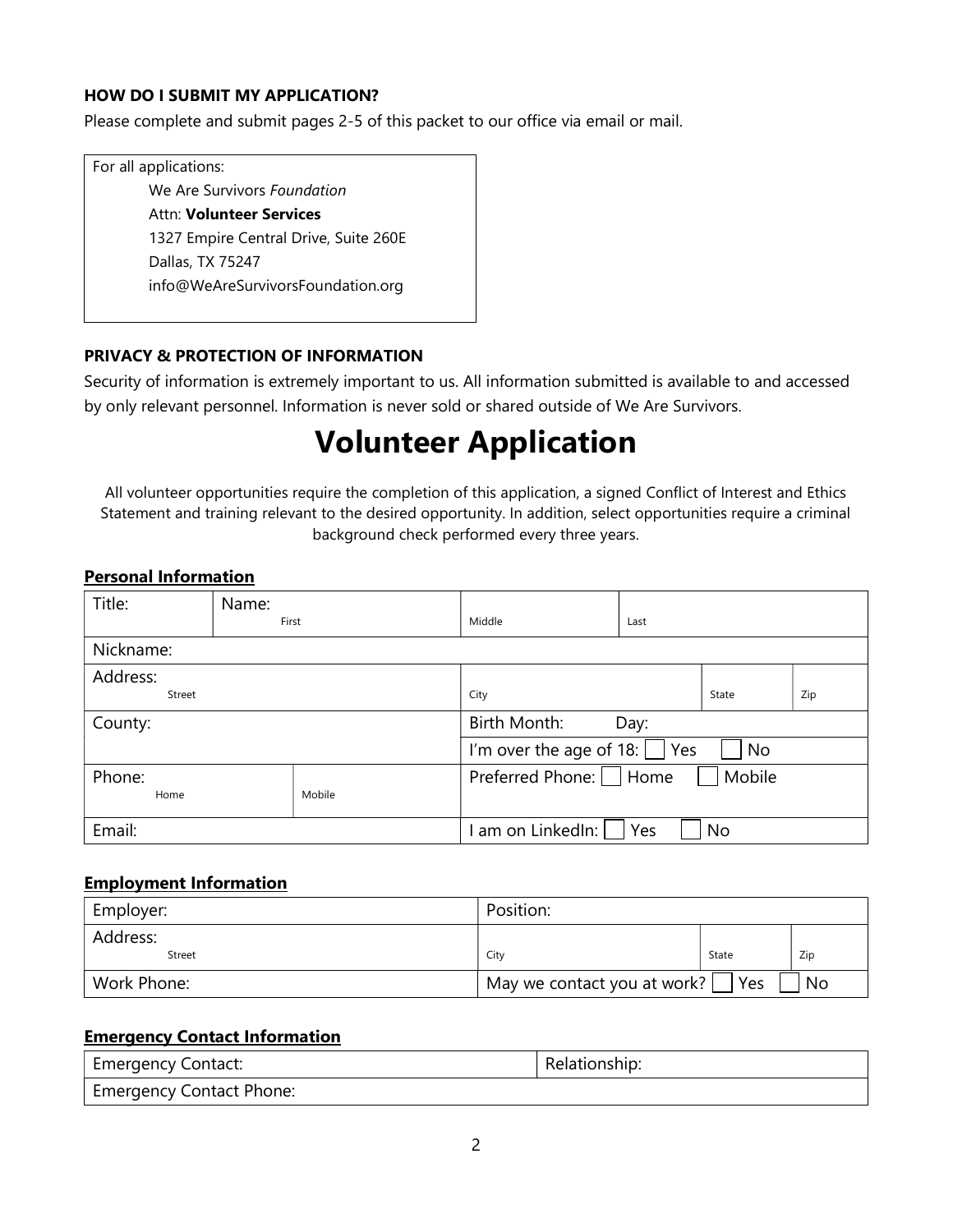## How did you hear about We Are Survivors?

| $\vert$ $\vert$ Aware of a survivor who experienced | $\vert$   Family: _____ |
|-----------------------------------------------------|-------------------------|
| WAS: www.                                           | $\vert$ Friend:         |
| $\vert$   Civic organization: $\vert$               | Media/Public Relations: |
| College/University: _____                           | $\vert$ $\vert$ Other:  |
| $\Box$ Employer: $\_\_\_\_\_\_\_\$                  |                         |

**Professional Skills** – Select those skills in which you have a professional capability.

| Construction / Carpentry |
|--------------------------|
| Entertainment Skills     |

Graphic Design / Art Design

 Professional Certifications Scrapbooking Writing

Other:

Interior Decorating

**Photography** 

Language Skills – If you are fluent in another language, please check all that apply.

|                          | Read | Write | Speak | Understand |
|--------------------------|------|-------|-------|------------|
| American Sign Language   |      |       |       |            |
| Arabic                   |      |       |       |            |
| Chinese                  |      |       |       |            |
| French and French Creole |      |       |       |            |
| German                   |      |       |       |            |
| Hindi                    |      |       |       |            |
| Italian                  |      |       |       |            |
| Japanese                 |      |       |       |            |
| Korean                   |      |       |       |            |
| Polish                   |      |       |       |            |
| Portuguese               |      |       |       |            |
| Russian                  |      |       |       |            |
| Spanish                  |      |       |       |            |
| Tagalog                  |      |       |       |            |
| Vietnamese               |      |       |       |            |
| Other:                   |      |       |       |            |

# Criminal Background Check Search / Address History

Select opportunities require a criminal background check performed every three years. Our criminal background check search includes a social security number verification and search of all aliases used by the individual, as well as all records in the counties in which the individual has resided for at least seven years and in a national database. If you have lived outside of the US within the past 7 years, additional checks and/or proof of clearance may be required.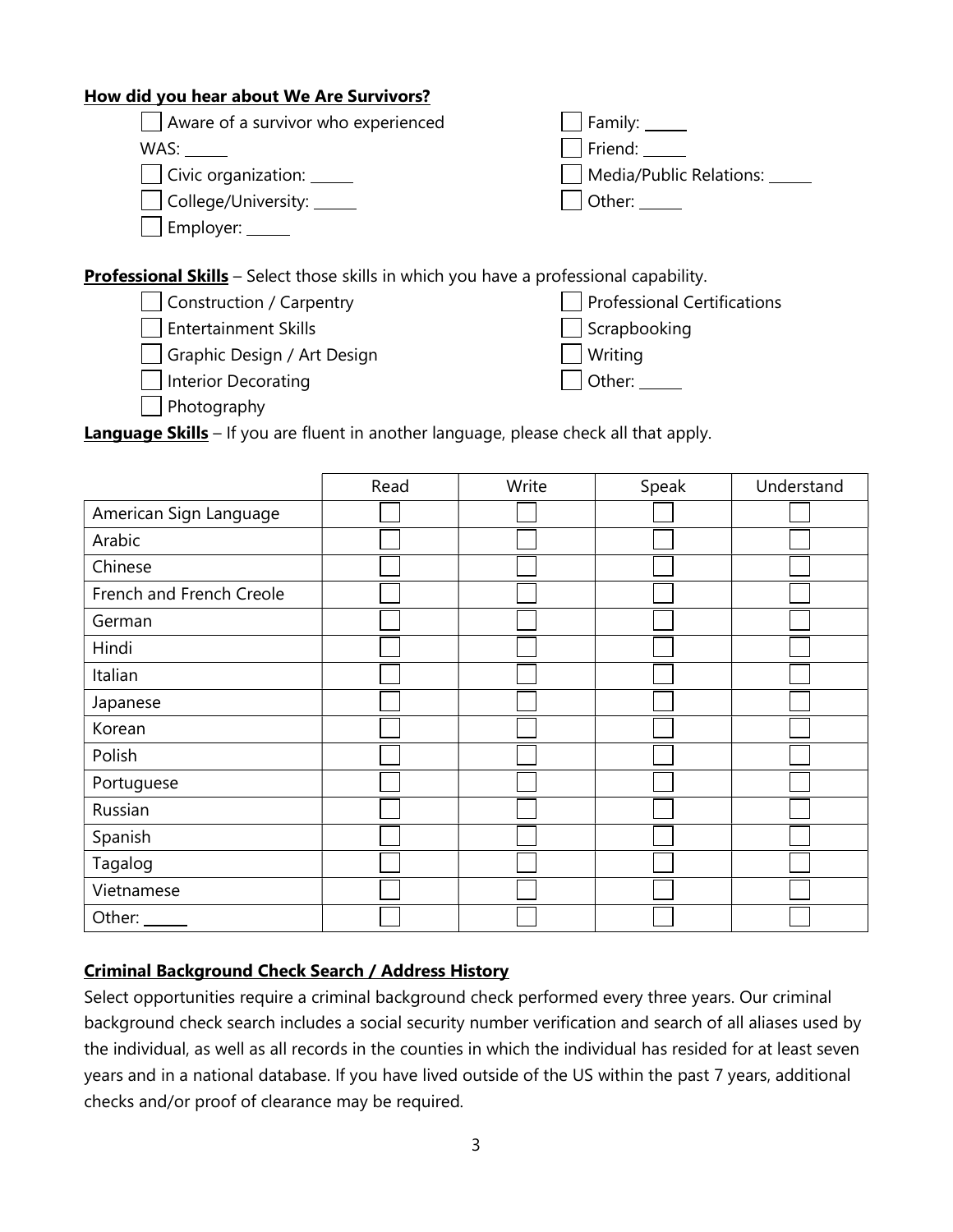| I have resided in the United States for the last 7 years: $\Box$ Yes $\Box$ No |  |  |
|--------------------------------------------------------------------------------|--|--|
|--------------------------------------------------------------------------------|--|--|

| In a few words, describe yourself and what motivated you to volunteer at this time in your life. |  |
|--------------------------------------------------------------------------------------------------|--|
|--------------------------------------------------------------------------------------------------|--|

What are you looking to get out of this volunteer experience?

# Volunteer Roles

 $\Box$  Airport Greeter – Meet and welcome guests at the airport. Help with baggage. Help with transportation or arranging rentals and hotels.

 Fundraising – Assist development team in seeking in-kind donations, write grant and/or sponsorship proposals, collaborate to build partnerships with local companies or conduct research on local companies' giving campaigns.

| $\Box$ Office – Assist with miscellaneous projects at the office, including phone calls, domestic and |  |  |
|-------------------------------------------------------------------------------------------------------|--|--|
| family violence research, mailings, etc.                                                              |  |  |

Speaker's Bureau – Speak at local community, school, business or civic events increasing awareness and support for We Are Survivors while educating audiences about the We Are Survivors mission.

Special Events – Plan, organize and implement successful fundraising events by working on event committees, helping out on the event day and/or participating in the event.

 Translator/Interpreter – Help facilitate experiences for non-English-speaking families/guests or assist with translation requests (as needed).

I affirm that the information I have given on this form is true and correct. The information that I have provided may be verified by contacting persons or organizations named in this application, or by